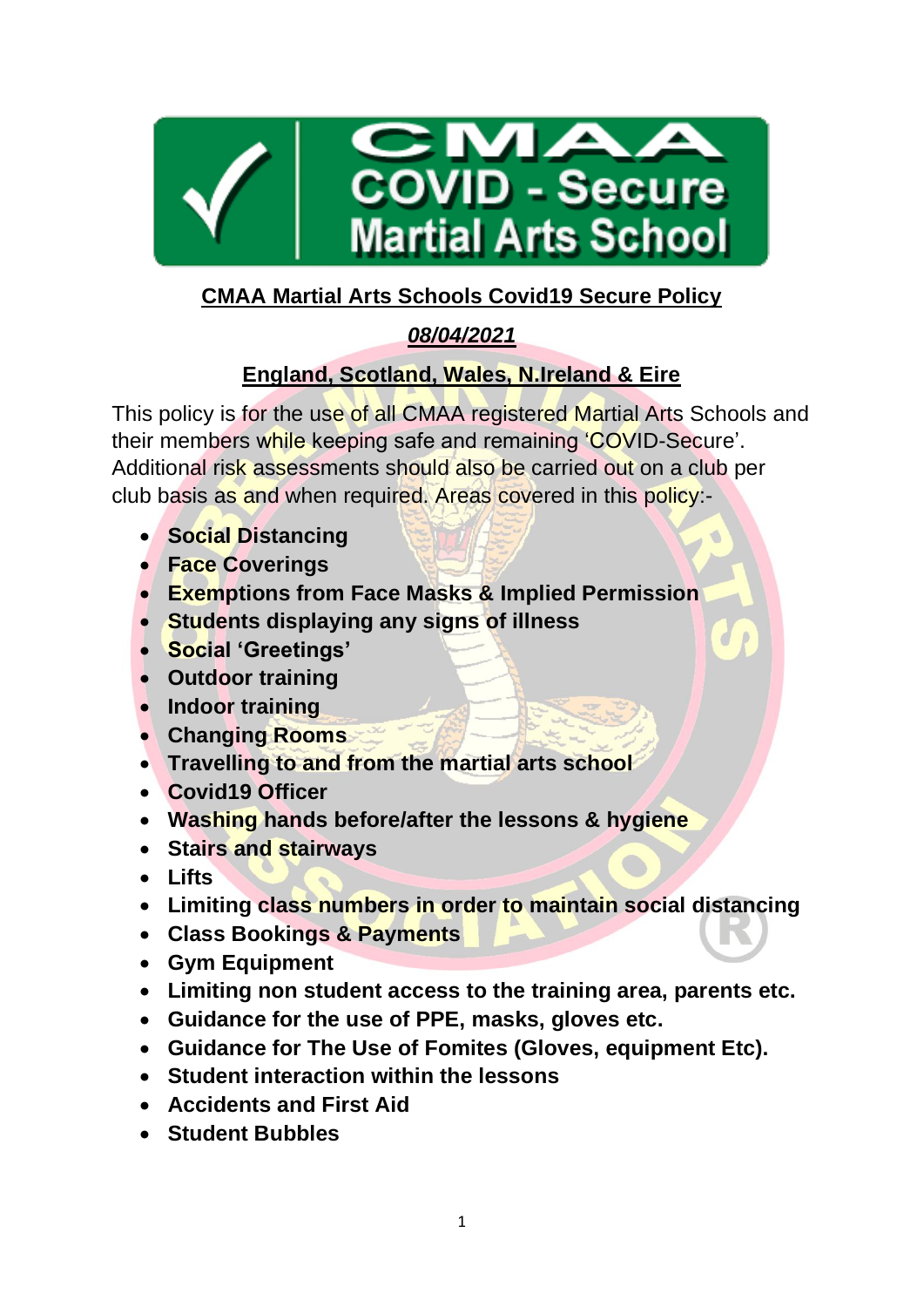The current distance requirement for people from different households to keep apart is 2 metres.

### • **Face Coverings**

Wearing a face covering doesn't replace existing social distancing measures but should students wish to wear them during the lessons they should be permitted to.

Wearing masks while entering and leaving is mandatory for all over the age of 11 years unless they have a proven legal exemption (see below), in these cases visors should be considered. Students must take personal responsibility to provide their own face covering and ensure they clean/replace them as appropriate.

# • **Exemptions from Face Masks & Implied Permission**

While certain conditions do provide exemption from having to wear face mask, face shields should be suggested and encouraged in place of them. While taking this approach please remember that your club is private and as such people have 'implied permission' to be there. You can remove this permission for those who refuse to wear a face covering of any description without giving good reason by simply asking them to leave. This conversation should be done confidentially as some exemptions can be of a highly personal nature, anxiety for example. This is outside of the guidelines stating that those with exemptions don't have to declare what these are to the Police when asked as it can be included in your clubs 'rules of entry'. On private property once implied permission has been removed that person is then trespassing, if they then refuse to leave that becomes aggravated trespass which is a criminal offence in its own right separate to Corona Virus 'rules'.

# • **Students Displaying Any Signs of Illness**

Any student who displays signs of a high temperature, loss of taste/smell or has a new persistent cough should be asked to stay away from the club for at least 10 days even if they have had a test as they could still be a carrier. Those displaying flue like symptoms should also be asked to stay away for the same time period.

# • **Social 'Greetings'**

Social greetings such as handshakes, fist bumps, high fives etc. are to be avoided.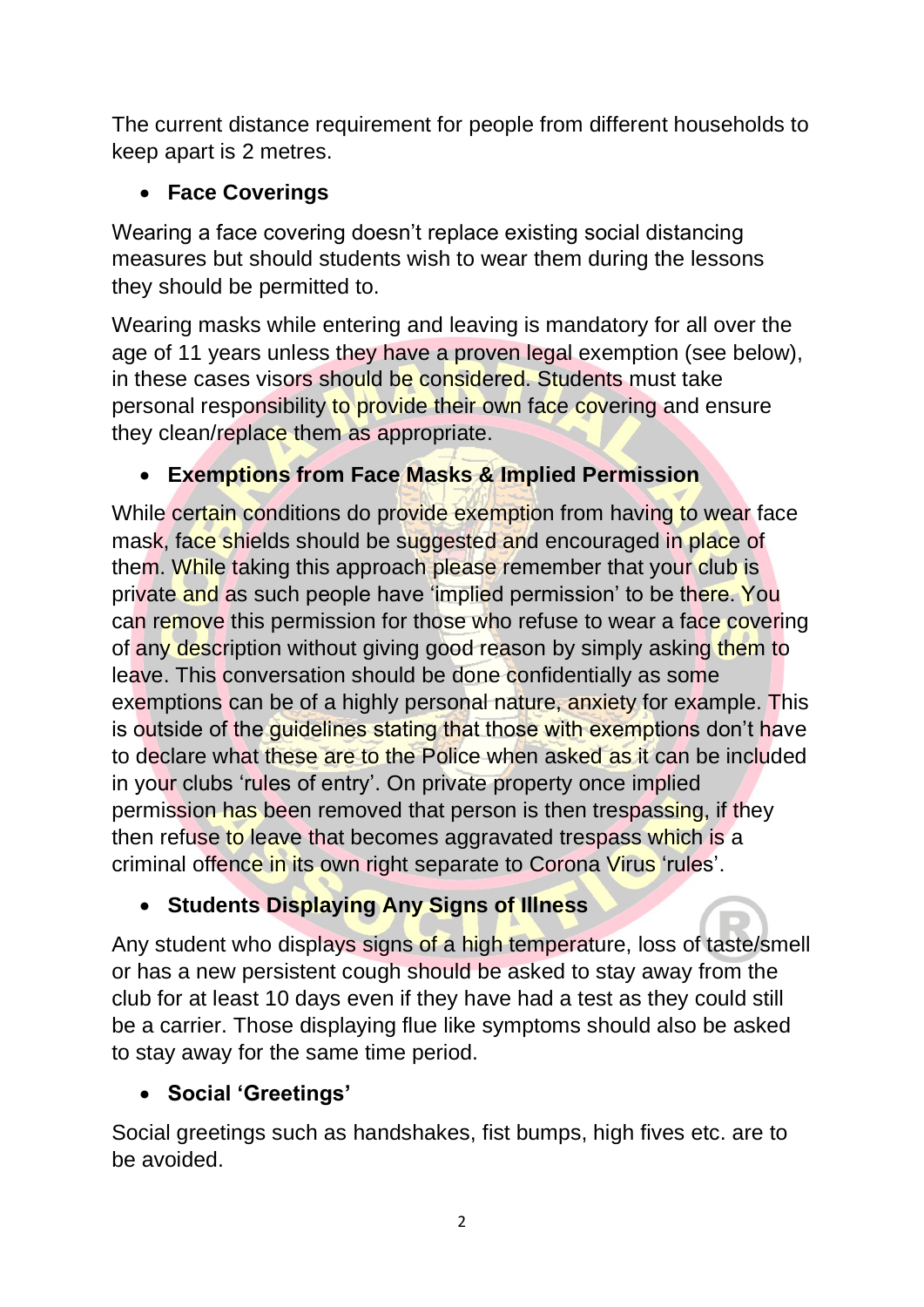# • **Out-Door Training**

Should you offer out-door training this should be done in line with guidelines set down by your own nation. Please contact the CMAA if there are any issues in this area.

#### • **Indoor Training**

This should be done according to current government guidelines per nation regarding social distancing and reduced contact between members who do not live together.

# • **Changing Rooms**

All changing rooms must not be used at this time.

### • **Travelling to & from The Martial Arts School**

Students should only travel with members of the same household, 'car sharing' or parents bringing children other than their own is to be avoided. Public transport should be avoided as per government advice.

# • **Covid19 Officer**

Each club will nominate a Covid19 Officer who will then be responsible for ensuring risk assessments are undertaken, that this safety policy is adhered to in addition to implementing any changes as per national guidance at club level.

The Covid19 Officer will also then familiarise themselves with the symptoms and take action accordingly should a student or Instructor develop them.

The Covid19 Officer will keep in contact with any members who go into self-isolation, safely manage their return to the club when the time comes and amend risk assessments as and when required.

### • **Washing Hands Before/After the Lessons & Hygiene**

Students and parents **must not be allowed** to enter the training area without first either washing their hands OR using their own hand sanitiser. The same applies to leaving the venue after the lesson. If your club is able to provide a wall mounted hand sanitiser pump then it should be placed near to the entrance/exit.

Any door handles or surfaces which cannot avoid being touched must be wiped down before and after every lesson.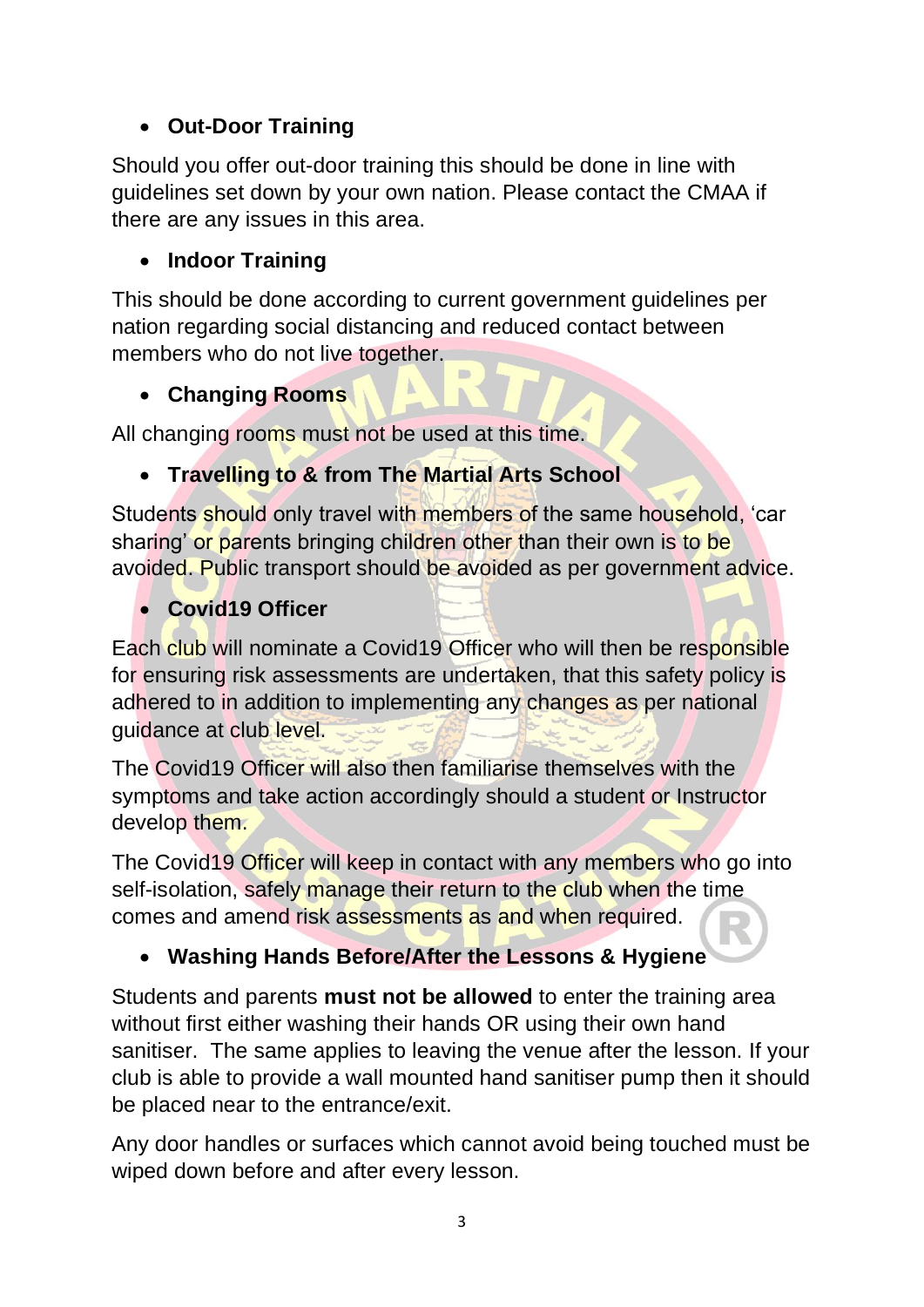If your venue provides shower facilities these must be declared out of order/not for use for the time being.

### • **Stairs & Stairways**

Any stairs or stairways should have a strict 'keep left' policy introduced.

Up on the left-hand side and down on the left-hand side. This will help avoid any unnecessary close contact.

# • **Lifts**

Any lifts should be declared not for use unless absolutely necessary, in these cases the maximum occupancy must be reduced.

# • **Limiting Class Numbers & Social Distancing**

This section is in 2 parts, 1 for children and 1 for adults.

# **Part 1 - Children**

In order to comply with social distancing, it is vital to limit the numbers you have in your lessons.

In order to do this, measure out the metre squared area of floor space within your training area. This will then allow you to mark the floor thus ensuring current social distancing guidelines are adhered to.

Online class content can also be linked into face to face classes. For example, the warm up can be done at home using the online club allowing classes to begin with a low level warm up to save time.

# **Part 2 - Adults**

The same applies to adult students but a reduction in numbers should be seriously considered so as to allow for more individual training space.

# • **Class Bookings & Payments**

Students should pre-book into specific lessons and must not be allowed to turn up at random without booking in first. How this booking system works is for you to decide on a club per club basis.

This will allow you ensure only the designated numbers are present at any given time subject to the size of your floor space. You may want to consider the 'less is more approach' and offer more lessons but shorter in time, for example 45 minutes rather than 60 minutes. Class change over time slots will also have to considered.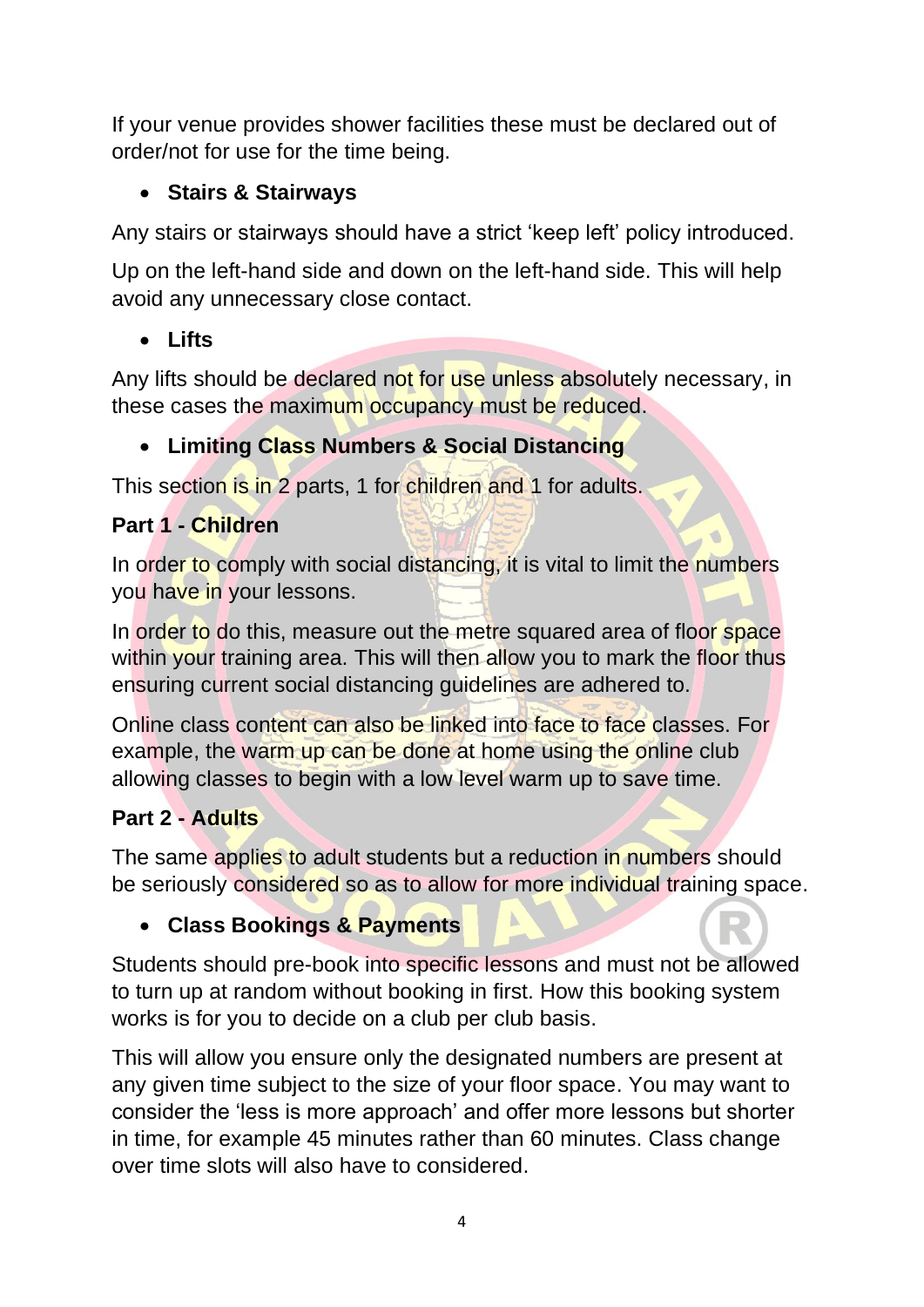Students leaving after the lesson should be staggered so as to avoid any congestion at the exit. If it's not possible to have different entry and exit points then students arriving for the next lesson should be given a 'do not arrive before time' and must not be allowed into the training area until this time. This will then allow for all students from the previous lesson to clear the building.

Payments should be made online or contactless as much as possible.

# • **Gym Equipment**

If your venue has any gym equipment this should be cleaned after each individual has used it.

# • **Limiting Non-Student Access to The Training Area**

If allowed in your national guidance only 1 parent/carer per child should be in the training area, and should be kept to the outside edges and separated as per current Government guidelines.

Seating should be adjusted/marked to facilitate this.

Adult students should not bring anyone with them who is not training.

# • **Guidance for The Use of Fomites (Gloves, equipment Etc).**

As already mentioned, the use of face masks is useful and students should be encouraged to wear them.

Disposable gloves should ideally be worn if using club equipment such as focus mits, pads or weapons to keep 'direct contact' to a minimum. Best practice would be to encourage students to bring their own equipment rather than share club issue.

If disposable gloves are used, they should be discarded safely after every lesson and **not** re-used.

Students should wear disposable gloves if using your equipment.

This equipment should then only be used by that specific student and not shared during that lesson. Equipment must be cleaned down at the end of every lesson, matts should also be cleaned frequently.

Club owned boxing gloves, bag mits etc. should not be offered for use and must be removed and securely stored after being sanitised.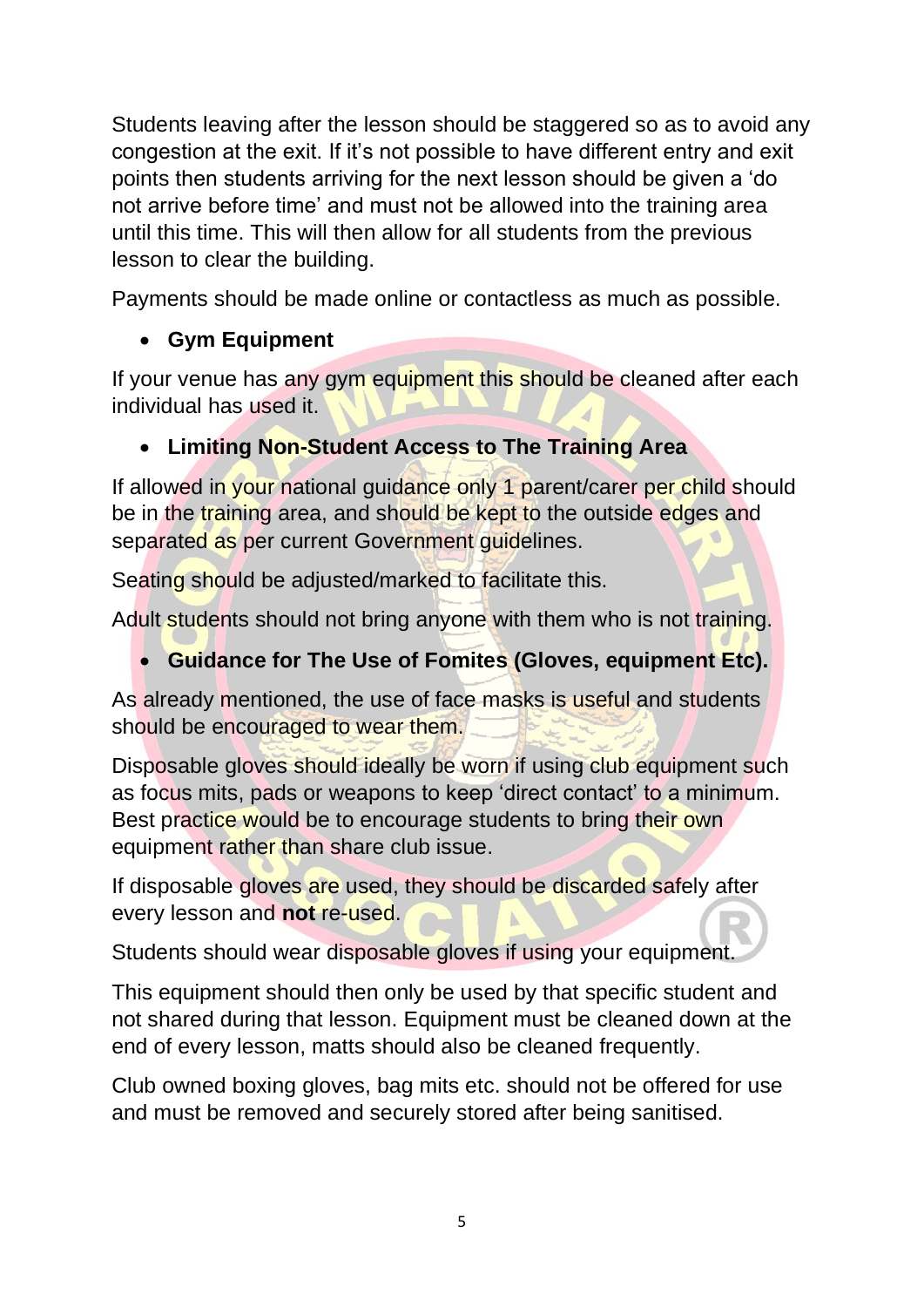## • **The Use of Student Owned Equipment**

Students must use their own boxing gloves, bag mits and weapons.

If possible, they should also bring their own strike shields and focus mits as mentioned above.

### • **Student Interaction Within the Lessons**

Where physical interaction between students cannot be avoided this should be restricted to members of the same household.

If allowed in the building by your national guidance parents/carers should be allowed to take part to hold pads, focus mits etc and to engage in any take downs, self-defence and throws.

As this involves bringing more people onto the training area the lesson will have to be staggered. For example, if you have 10 students training, 5 will step off while the remaining 5 train with parents/carers for short time and then swap over with them coming back on and the  $1<sup>st</sup>$  set of 5 stepping off and so on.

For adults, where it's not possible for them to train with a member of the same house hold, alternate training methods need to be found, using hanging/freestanding bags for example.

### • **Accidents & First Aid**

Should an accident occur which requires the administering of first aid then gloves and facemasks should be worn by both parties as this will involve direct contact.

Ideally any family members present should be guided through administering the first aid while overseen by the club first aider.

### • **Students 'Bubbles'**

Until social distancing measures are lifted in your nation should you wish to create student bubbles the following guidance will help you. As most martial arts sit outside of DCMS approval before going ahead with any bubble you must liaise with your own local authority.

A risk assessment must be carried out at club level. Due to the CMAA being a multi-style group a generic risk assessment is not feasible as one would have to be produced for each style and variant thereof which could take months. Risk assessment forms are available in the Instructor